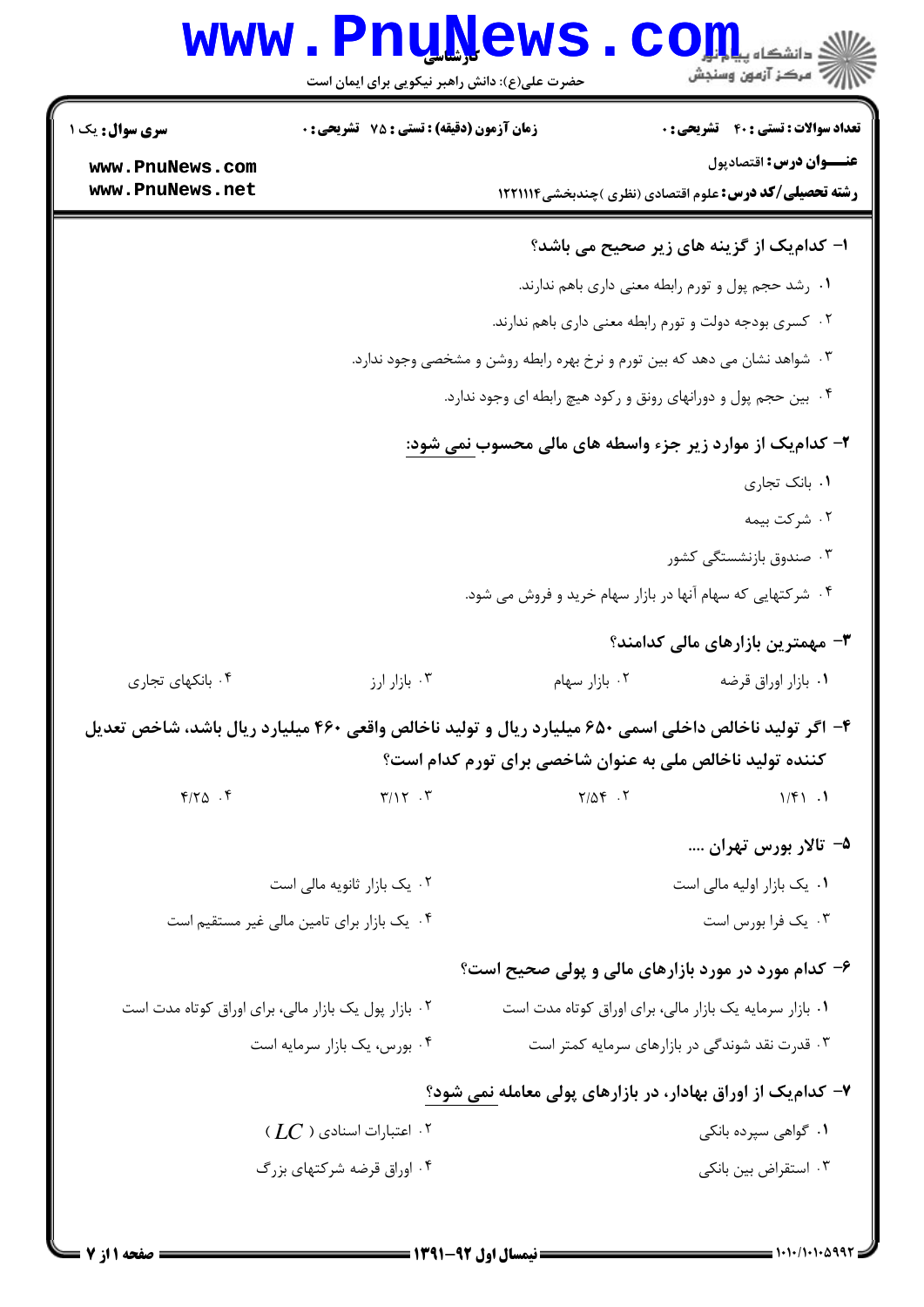|                                                               | <b>www.PnuNews</b><br>حضرت علی(ع): دانش راهبر نیکویی برای ایمان است                        |                 | (د دانشگاه پیاه اور<br>(د دانشگاه پیاه اور                                                                        |  |
|---------------------------------------------------------------|--------------------------------------------------------------------------------------------|-----------------|-------------------------------------------------------------------------------------------------------------------|--|
| <b>سری سوال : ۱ یک</b>                                        | زمان آزمون (دقیقه) : تستی : 75 گشریحی : 0                                                  |                 | <b>تعداد سوالات : تستی : 40 - تشریحی : 0</b>                                                                      |  |
| www.PnuNews.com                                               |                                                                                            |                 | عنـــوان درس: اقتصادپول                                                                                           |  |
| www.PnuNews.net                                               |                                                                                            |                 | <b>رشته تحصیلی/کد درس:</b> علوم اقتصادی (نظری )چندبخشی1۲۲۱۱۱۴                                                     |  |
|                                                               |                                                                                            |                 | ٨- كدام گزينه در بحث بازارهاي مالي صحيح مي باشد؟                                                                  |  |
|                                                               |                                                                                            |                 | ۰۱ خطر اخلاقی قبل از داد و ستد و انتخاب معکوس بعد از داد و ستد اتقاق می افتد                                      |  |
|                                                               |                                                                                            |                 | ۰۲ خطر اخلاقی یعنی وام گیرندگان افراد ریسک پذیر باشند                                                             |  |
|                                                               |                                                                                            |                 | ۰۳ گزینش نامناسب یعنی انتخاب افراد ریسک گریز برای اعطای وام                                                       |  |
|                                                               |                                                                                            |                 | ۰۴ اطلاعات نامتقارن موجب بروز انتخاب نامناسب و خطرات اخلاقی در بازارهای مالی می شود.                              |  |
| ۹- کدام گزینه از نقشها و ویژگیهای پول در اقتصاد محسوب نمیشود. |                                                                                            |                 |                                                                                                                   |  |
|                                                               | ۰۲ ذخیره ارزش                                                                              |                 | ٠١ واحد شمارش                                                                                                     |  |
|                                                               | ۰۴ ارزش پول با تغییر قیمت، تغییر نکند                                                      |                 | ۰۳ وسیله داد و ستد                                                                                                |  |
|                                                               |                                                                                            |                 | ∙۱- کدام مورد از جزء 11 از تعریف حجم پول قرار <u>نمی</u> گیرد؟                                                    |  |
| ۰۴ سپرده دیداری                                               | ۰۳ سپرده پس انداز                                                                          | ۰۲ سکه و اسکناس | ۰۱ چکهای مسافرتی                                                                                                  |  |
|                                                               |                                                                                            |                 | 11- کدام گزینه در مورد حجم پول صحیح می باشد؟                                                                      |  |
|                                                               | ۰۱ تعریف مشخص و معینی از حجم پول وجود دارد که احتساب آن را در اقتصاد ساده می کند           |                 |                                                                                                                   |  |
|                                                               |                                                                                            |                 | قدرت نقدشوندگی در تعریف $m_\mu$ از حجم پول نسبت به تعریف $m_1$ بیشتر است $^{\circ}$                               |  |
|                                                               |                                                                                            |                 | برای احتساب حجم پول باید $m_\mathsf{p}$ و $m_\mathsf{p}$ و $1$ را باهم جمع کنیم $\cdot^\mathrm{v}$                |  |
|                                                               | ۰۴ تحقیقات نشان می دهد که شاخص موزون حجم پول با نرخ تورم و چرخه های تجاری رابطه نزدیک دارد |                 |                                                                                                                   |  |
|                                                               |                                                                                            |                 | ۱۲- اگر قیمت بازاری یک ورقه قرضه بدون بهره ده میلیون ریالی، ۸ میلیون باشد نرخ بازده تا سررسید آن چقدر می<br>باشد؟ |  |
| ۰۴ درصد                                                       | ۲۰ . ۲۰ درصد                                                                               | ۰۲ درصد         | ۰.۱ ۴۰ درصد                                                                                                       |  |
|                                                               |                                                                                            |                 | ۱۳- کدام گزینه صحیح است؟                                                                                          |  |
|                                                               |                                                                                            |                 | ٠١ نمي توان گفت بازده اوراق از نرخ بهره آن بيشتر است                                                              |  |
|                                                               |                                                                                            |                 | ۰۲ نرخ بازده یک ورقه قرضه با نرخ بهره آن برابر است                                                                |  |
|                                                               |                                                                                            |                 | ۰۳ با افزایش نرخ بهره بازار، نرخ بازده اوراق قرضه افزایش می یابد                                                  |  |
|                                                               |                                                                                            |                 | ۰۴ تغییر قیمت اوراق قرضه، تاثیری بر بازده آن ندارد                                                                |  |
|                                                               |                                                                                            |                 |                                                                                                                   |  |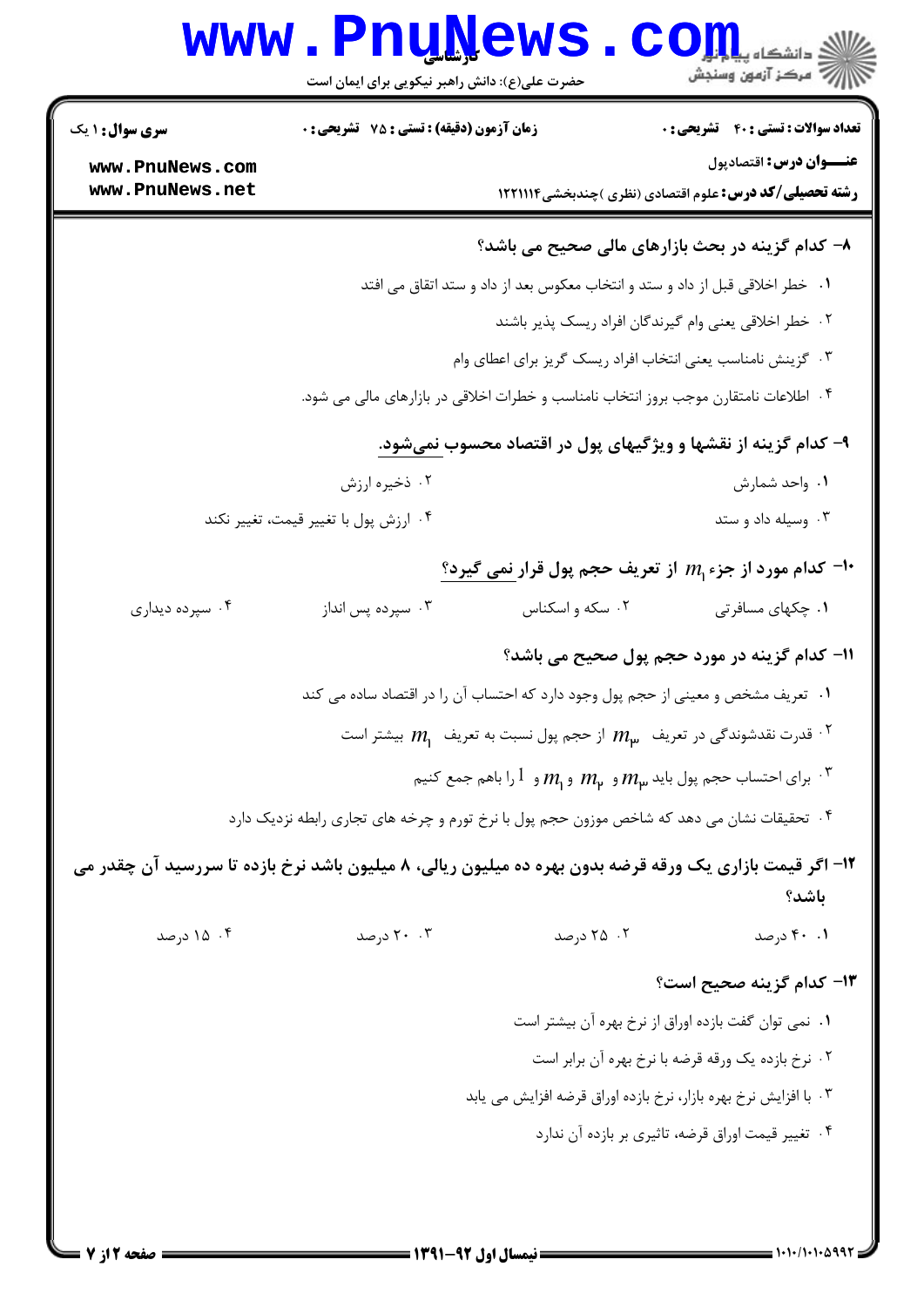|                                                                                                                                                             | <b>www.PnuNews</b><br>حضرت علی(ع): دانش راهبر نیکویی برای ایمان است                                 |                                                                             | ≤ دانشکاه پی <mark>ا ب</mark> ا<br>چ<br>رآ مرڪز آزمون وسنڊش |
|-------------------------------------------------------------------------------------------------------------------------------------------------------------|-----------------------------------------------------------------------------------------------------|-----------------------------------------------------------------------------|-------------------------------------------------------------|
| <b>سری سوال :</b> ۱ یک                                                                                                                                      | زمان آزمون (دقیقه) : تستی : 75 آتشریحی : 0                                                          |                                                                             | <b>تعداد سوالات : تستي : 40 ٪ تشريحي : 0</b>                |
| www.PnuNews.com<br>www.PnuNews.net                                                                                                                          |                                                                                                     | <b>رشته تحصیلی/کد درس:</b> علوم اقتصادی (نظری )چندبخشی1۲۲۱۱۱۴               | عنـــوان درس: اقتصادپول                                     |
|                                                                                                                                                             | ۱۴- اگر نرخ بهره بازار ۲۰ درصد و نرخ تورم ۲۲ درصد باشد، نرخ بهره واقعی چند درصد خواهد بود؟          |                                                                             |                                                             |
| ۰۴ درصد                                                                                                                                                     | ۰۳ درصد                                                                                             | ۰۲ - ۱ درصد                                                                 | ۰۱ ۴۲ درصد                                                  |
|                                                                                                                                                             | ۱۵- ارزش فعلی اوراق مشارکت ۱۷۲۸۰۰۰۰ ریالی برای ۲ سال با نرخ بهره ۱۰ درصد که سالانه ۱۷۲۸۰ ریال عایدی |                                                                             | داشته باشد، چقدر است؟                                       |
| 1.70                                                                                                                                                        | $Y_0$ $Y$                                                                                           | $157 \cdot 17 \cdot 7$                                                      | 11.15561                                                    |
|                                                                                                                                                             |                                                                                                     | ۱۶- کدام گزینه در مورد انتخاب پورتفوی (سبد دارایی) صحیح نمی باشد؟           |                                                             |
|                                                                                                                                                             |                                                                                                     | ۰۱ تنوع بخشیدن به داراییها معمولا ریسک را کاهش می دهد                       |                                                             |
|                                                                                                                                                             |                                                                                                     | ۰۲ تنوع بخشیدن به دارایی ها معمولا بازده را افزایش می دهد                   |                                                             |
|                                                                                                                                                             |                                                                                                     | ۰۳ تقاضا برای یک دارایی با قدرت نقد شوندگی آن رابطه مستقیم و مثبت دارد      |                                                             |
|                                                                                                                                                             |                                                                                                     | ۰۴ تقاضا برای یک دارایی با بازده مورد انتظار آن رابطه مستقیم و مثبت دارد    |                                                             |
|                                                                                                                                                             |                                                                                                     |                                                                             | <b>۱۷- کدام مورد درباره شاخص بتا صحیح است</b> ؟             |
|                                                                                                                                                             |                                                                                                     | ۰۱ هم ریسک سیستماتیک و هم غیر سیستماتیک یک دارایی را نشان می دهد.           |                                                             |
|                                                                                                                                                             |                                                                                                     | ۰۲ حساسیت یک قلم دارایی را به تغییرات ارزش کل داراییهای بازار سنجش می کند   |                                                             |
| ۰۳ اگر با افزایش ۵ درصدی متوسط ارزش پورتفوی بازار، قیمت یک قلم دارایی ۱۰ درصد افزایش یابد، ضریب بتای آن دارایی ۰،۵ درصد                                     |                                                                                                     |                                                                             | خواهد بود.                                                  |
|                                                                                                                                                             |                                                                                                     | ۰۴ شاخص بتا تغییر قیمت یک دارایی نسبت به تغییر قیمت دارایی دیگررا ً می سنجد |                                                             |
|                                                                                                                                                             |                                                                                                     |                                                                             | 1۸- ریسک یک سهم شامل  می شود.                               |
|                                                                                                                                                             | ۰۲ ریسک مدیریتی و ریسک صاحیان سهام                                                                  |                                                                             | ۰۱ ریسک سیستماتیک و غیر سیستماتیک                           |
|                                                                                                                                                             | ۰۴ ریسک انتظاری و غیر منتظره                                                                        |                                                                             | ۰۳ ریسک کوتاه مدت و بلند مدت                                |
| ۱۹- اگر بازده مورد انتظار یک دارایی ۲۵ درصد و نرخ بهره بدون ریسک در بازار ۲۰ درصد و همچنین ضریب بتا ۱<br>باشد، در آنصورت صرف ریسک آن دارایی چقدر خواهد بود؟ |                                                                                                     |                                                                             |                                                             |
| ۰۴ درصد                                                                                                                                                     | ۰۳ درصد                                                                                             | ۰۰ ۱۰ درصد                                                                  | ۰۱ ۵ درصد                                                   |
|                                                                                                                                                             |                                                                                                     | +۲- کدام عامل باعث انتقال منحنی تقاضای اوراق قرضه به طرف راست می شود؟       |                                                             |
|                                                                                                                                                             | ۰۲ کاهش نرخ بهره بازار                                                                              |                                                                             | ۰۱ کاهش ثروت                                                |
|                                                                                                                                                             | ۰۴ کاهش قدرت نقد شوندگی اوراق قرضه                                                                  |                                                                             | ۰۳ افزايش تورم                                              |
|                                                                                                                                                             |                                                                                                     |                                                                             |                                                             |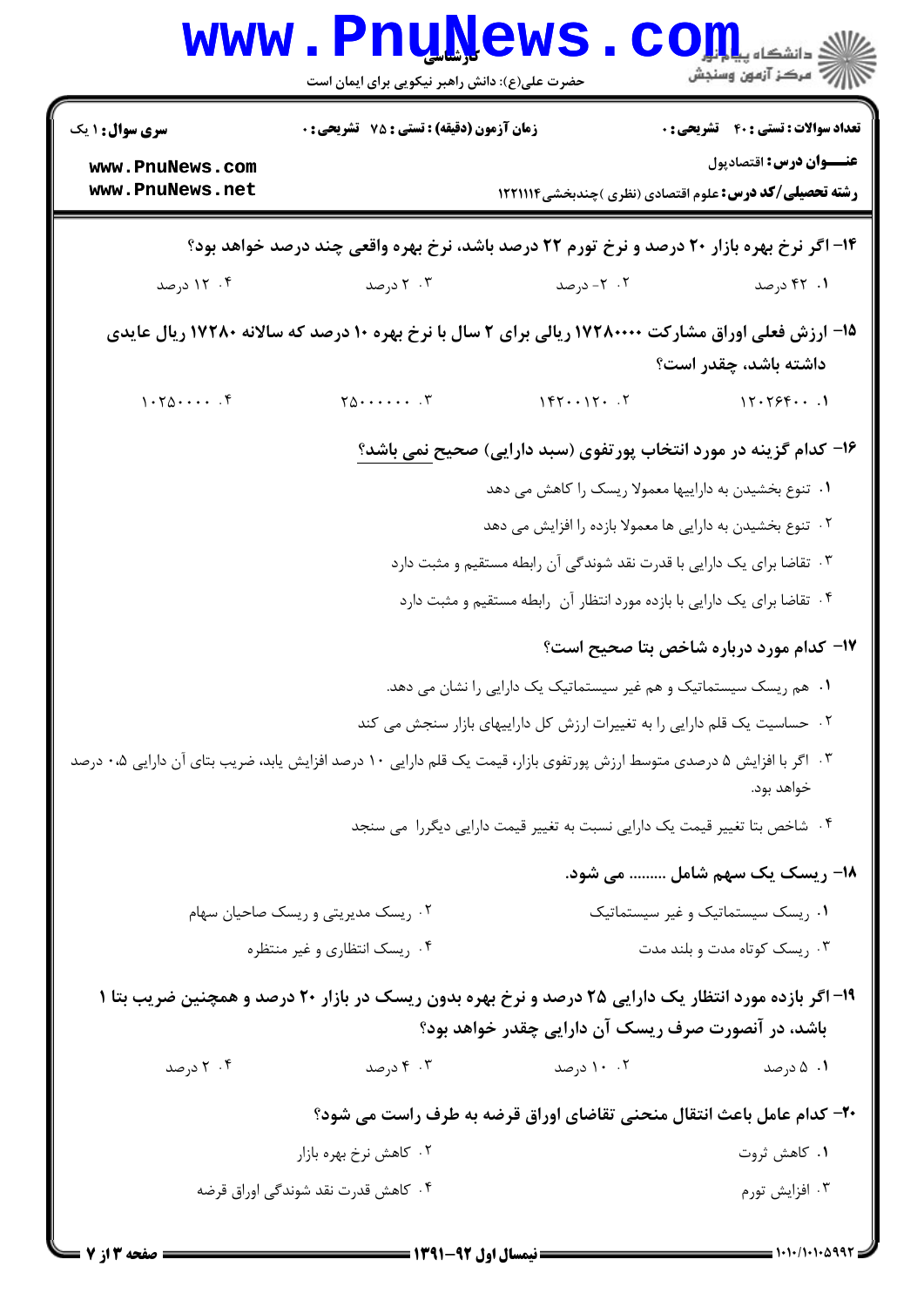|                                    | حضرت علی(ع): دانش راهبر نیکویی برای ایمان است                                                                                                                                                                          | <b>www.PnuNews</b>                                                                 | رازان کا دانشکاه پیابانیان <mark>کا</mark><br>۱۳۸۸ - مرکز آزمون وسنجش                                             |
|------------------------------------|------------------------------------------------------------------------------------------------------------------------------------------------------------------------------------------------------------------------|------------------------------------------------------------------------------------|-------------------------------------------------------------------------------------------------------------------|
| <b>سری سوال : ۱ یک</b>             | <b>زمان آزمون (دقیقه) : تستی : 75 تشریحی : 0</b>                                                                                                                                                                       |                                                                                    | <b>تعداد سوالات : تستی : 40 - تشریحی : 0</b>                                                                      |
| www.PnuNews.com<br>www.PnuNews.net |                                                                                                                                                                                                                        |                                                                                    | عنـــوان درس: اقتصادپول<br><b>رشته تحصیلی/کد درس:</b> علوم اقتصادی (نظری )چندبخشی1۲۲۱۱۱۴                          |
|                                    |                                                                                                                                                                                                                        |                                                                                    | ۲۱- وقتی تورم مورد انتظار افزایش یابد، در بازار اوراق قرضه                                                        |
|                                    | ۰۲ نرخ بازده تعادلی کاهش می یابد                                                                                                                                                                                       |                                                                                    | ۰۱ قیمت اوراق افزایش می یابد                                                                                      |
|                                    | ۰۴ منحنی تقاضای اوراق به سمت راست منتقل می شود                                                                                                                                                                         |                                                                                    | ۰۳ منحنی عرضه اوراق به سمت راست منتقل می شود                                                                      |
|                                    |                                                                                                                                                                                                                        |                                                                                    | <b>۲۲- کدام عامل می تواند باعث افزایش نرخ بهره شود؟</b>                                                           |
| ۰۴ کاهش سطح قیمتها                 | ۰۳ کاهش تورم انتظاری                                                                                                                                                                                                   | ۰۲ کاهش درآمد ملی                                                                  | ٠١. افزايش حجم پول                                                                                                |
|                                    |                                                                                                                                                                                                                        |                                                                                    | <b>۲۳</b> - کدام عامل باعث متفاوت بودن نرخهای بهره یا بازدهی اوراق قرضه با سررسیدهای مشابه، نمیشود؟               |
|                                    | ۰۲ قدرت نقد شوندگی                                                                                                                                                                                                     |                                                                                    | ٠١ ريسك سوخت شدن اصل و فرع                                                                                        |
|                                    | ۰۴ نرخ بهره بازار                                                                                                                                                                                                      |                                                                                    | ۰۳ مالیات                                                                                                         |
| ۰۴ دا درصد                         | ساله در ۵ سال آینده به ترتیب، ۱۵٪، ۱۶٪، ۱۷٪، ۱۸٪، و ۱۹٪ باشد، و همچنین صرف نقد شوندگی یا ترجیح<br>سرمایه گذاران به نگهداشتن اوراق قرضه یک تا ۵ ساله بترتیب، ۰،۲٪، ۰،۱۵٪، ۰،۷۵٪، ۰،۲۵٪ و ۱ درصد باشد، نرخ<br>۰۳ ۱۶ د,صد | بهره اوراق قرضه ۵ سال (بلند مدت)، چند درصد خواهد بود؟<br>۰۱ ۱۸ درصد سال ۲۰۰۳ در سد | ۲۴- با توجه به تئوری اولویت سلیقه ای و صرف نقد شوندگی، اگر انتظار داشته باشیم که نرخ بهره اوراق قرضه یک           |
|                                    |                                                                                                                                                                                                                        |                                                                                    | ۲۵- کدام گزینه با توجه به بازار ارز صحیح می باشد؟                                                                 |
|                                    |                                                                                                                                                                                                                        |                                                                                    | ٠١ افزايش نرخ تورم باعث افزايش صادرات مي شود                                                                      |
|                                    |                                                                                                                                                                                                                        |                                                                                    |                                                                                                                   |
|                                    |                                                                                                                                                                                                                        |                                                                                    |                                                                                                                   |
|                                    |                                                                                                                                                                                                                        |                                                                                    | ٠٢ افزايش ارزش پول ملي باعث افزايش ميزان واردات مي شود                                                            |
|                                    |                                                                                                                                                                                                                        |                                                                                    | ۰۳ با افزایش نرخ ارز واردات افزایش می یابد<br>۰۴ با افزایش سطح عمومی قیمتها، کالاهای خارجی به نسبت ارزانتر می شود |
|                                    |                                                                                                                                                                                                                        |                                                                                    | س ۲۶– تئوري قدرت خريد يکسان ( $PPP$ )                                                                             |
|                                    |                                                                                                                                                                                                                        |                                                                                    | ۰۱ بیانگر نرخ ارز دو کشور طوری که تغییرات سطح قیمتها در دو کشور را منعکس می کند                                   |
|                                    |                                                                                                                                                                                                                        |                                                                                    | ٠٢ بيانگر ثابت ماندن قدرت خريد افراد يک جامعه با افزايش تورم است                                                  |
|                                    |                                                                                                                                                                                                                        |                                                                                    | ۰۳ بیانگر نرخ ارز یکسان بین دو کشور است<br>۰۴ بیانگر برابری نرخ تورم با نرخ ارز است                               |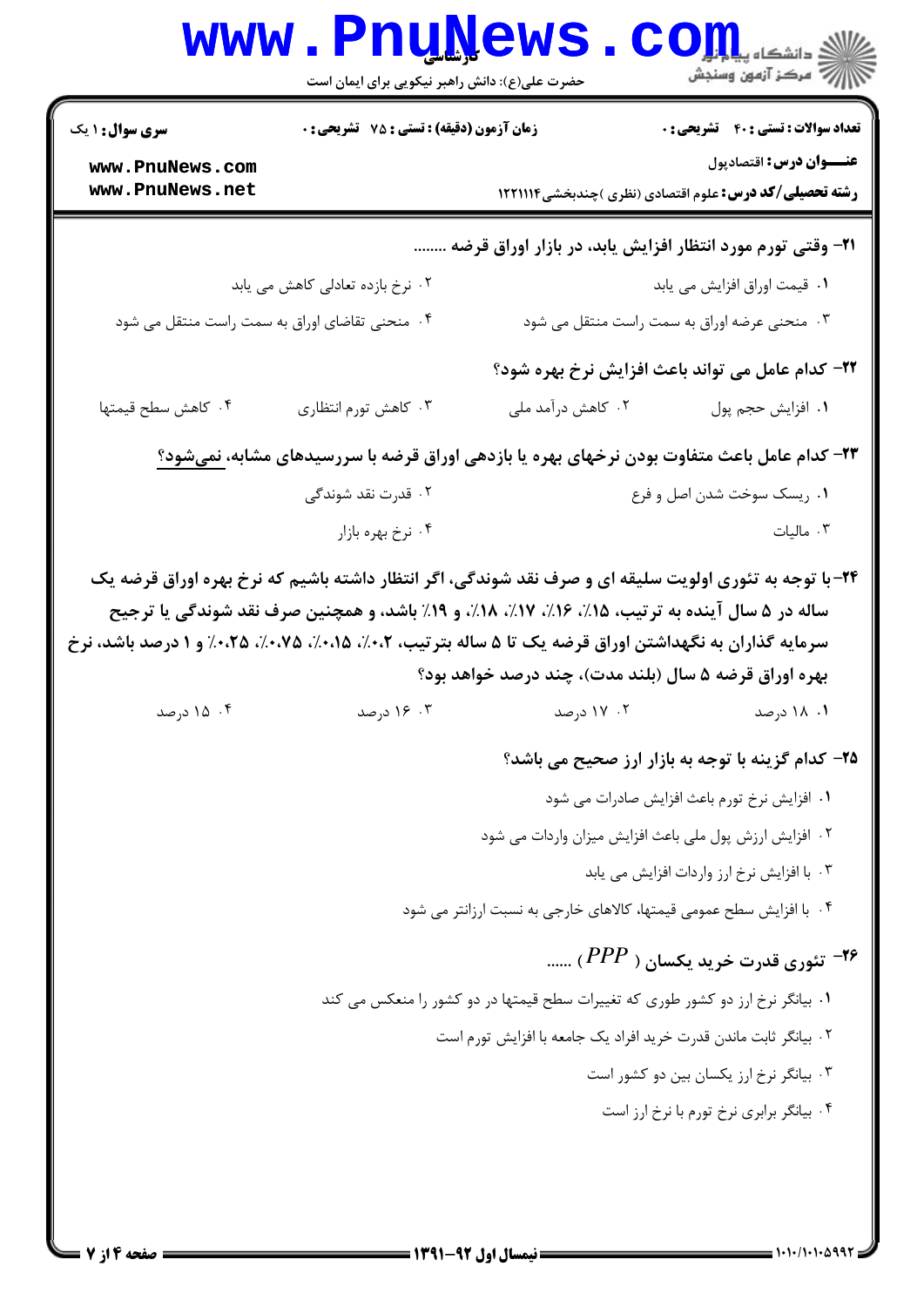| <b>سری سوال : ۱ یک</b>             | زمان آزمون (دقیقه) : تستی : 75 ٪ تشریحی : 0                                                                  | <b>تعداد سوالات : تستی : 40 - تشریحی : 0</b>                                                                     |
|------------------------------------|--------------------------------------------------------------------------------------------------------------|------------------------------------------------------------------------------------------------------------------|
| www.PnuNews.com<br>www.PnuNews.net |                                                                                                              | عنـــوان درس: اقتصادپول<br><b>رشته تحصیلی/کد درس:</b> علوم اقتصادی (نظری )چندبخشی1۲۲۱۱۱۴                         |
|                                    |                                                                                                              | ۲۷- کدام یک عوامل در بلند مدت نرخ ارز(ارزش واحد پول کشور نسبت به ارز خارجی) را افزایش می دهد؟                    |
|                                    | ۰۲ افزایش تورم                                                                                               | ۱. کاهش تعرفه های گمرکی                                                                                          |
|                                    | ۰۴ افزایش تقاضای اقلام وارداتی                                                                               | ۰۳ بهبود بهره وری                                                                                                |
|                                    |                                                                                                              | ۲۸- اگر نرخ بهره اوراق مشارکت ارزی (دلار)، ۸ ٪ و انتظار داشته باشیم ارزش دلار نسبت به ریال ۲۵٪ افزایش داشته      |
|                                    |                                                                                                              | باشد، آنگاه بازده مورد انتظار آن اوراق چقدر خواهد بود؟                                                           |
| 7.7.7                              | $7.77$ $.7$                                                                                                  | $7.10 \cdot 7$<br>7.1Y.1                                                                                         |
|                                    |                                                                                                              | ۲۹- کدام گزینه در مورد تغییرات ارزش پول ملی صحیح می باشد؟                                                        |
|                                    |                                                                                                              | ۰۱ اگر نرخ بهره واقعی داخلی افزایش یابد، ارزش پول ملی کاهش می یابد                                               |
|                                    |                                                                                                              | ۲ . اگر نرخ بهره اسمی داخلی افزایش یابد، ممکن است ارزش پول ملی کاهش می یابد                                      |
|                                    |                                                                                                              | ۰۳ افزایش عرضه پول موجب افزایش ارزش پول ملی می شود                                                               |
|                                    |                                                                                                              | ۰۴ افزایش نرخ بهره خارجی  موجب افزایش ارزش پول ملی می شود                                                        |
|                                    |                                                                                                              | <b>۳۰</b> – کدام یک از عوامل زیر باعث انتقال منحنی بازده مورد انتظار سپرده های ارزی به سمت راست (افزایش) نمیشود؟ |
|                                    |                                                                                                              | ۰۱ انتظارات مردم به افزایش سطح قیمتها در ایران، در مقایسه با سطح قیمتها در خارج                                  |
|                                    | <sup>۲</sup> ۰ انتظارات مردم از کاهش تعرفه ها و سهمیه های وارداتی ایران در مقایسه با تعرفه ها در سایر کشورها |                                                                                                                  |
|                                    |                                                                                                              | ۰۳ انتظارات مردم از کاهش بهره وری در ایران                                                                       |
|                                    |                                                                                                              | ۰۴ انتظارات مردم از افزایش تقاضای خارجیها برای کالاهای صادراتی ایرانی                                            |
|                                    |                                                                                                              | <b>۳۱</b> - مهمترین کارکرد واسطه های مالی کدام است؟                                                              |
|                                    | ۰۲ تامین مالی مستقیم                                                                                         | ۰۱ کاهش هزینه های داد و ستد                                                                                      |
|                                    | ۰۴ تخصص                                                                                                      | ۰۳ صرفه جویی در مقیاس                                                                                            |
|                                    |                                                                                                              | 32- کدام گزینه در مورد ارزش ویژه صحیح نمی باشد؟                                                                  |
|                                    |                                                                                                              | ۰۱ ارزش ویژه تفاوت بین دارایی و بدهی شرکت است                                                                    |
|                                    |                                                                                                              | ۰۲ ارزش ویژه نقش وثیقه برای بازپرداخت بدهی شرکت را ایفا می کند                                                   |
|                                    | ۰۳ هرچقدر ارزش ویژه شرکت بیشتر باشد، احتمال ناتوان ماندن او از بازپرداخت بدهیها کمتر خواهد شد                |                                                                                                                  |
|                                    |                                                                                                              | ۰۴ ارزش ویژه نشان دهنده میزان سرمایه شرکت است                                                                    |
|                                    |                                                                                                              |                                                                                                                  |

**1999** 

11111111111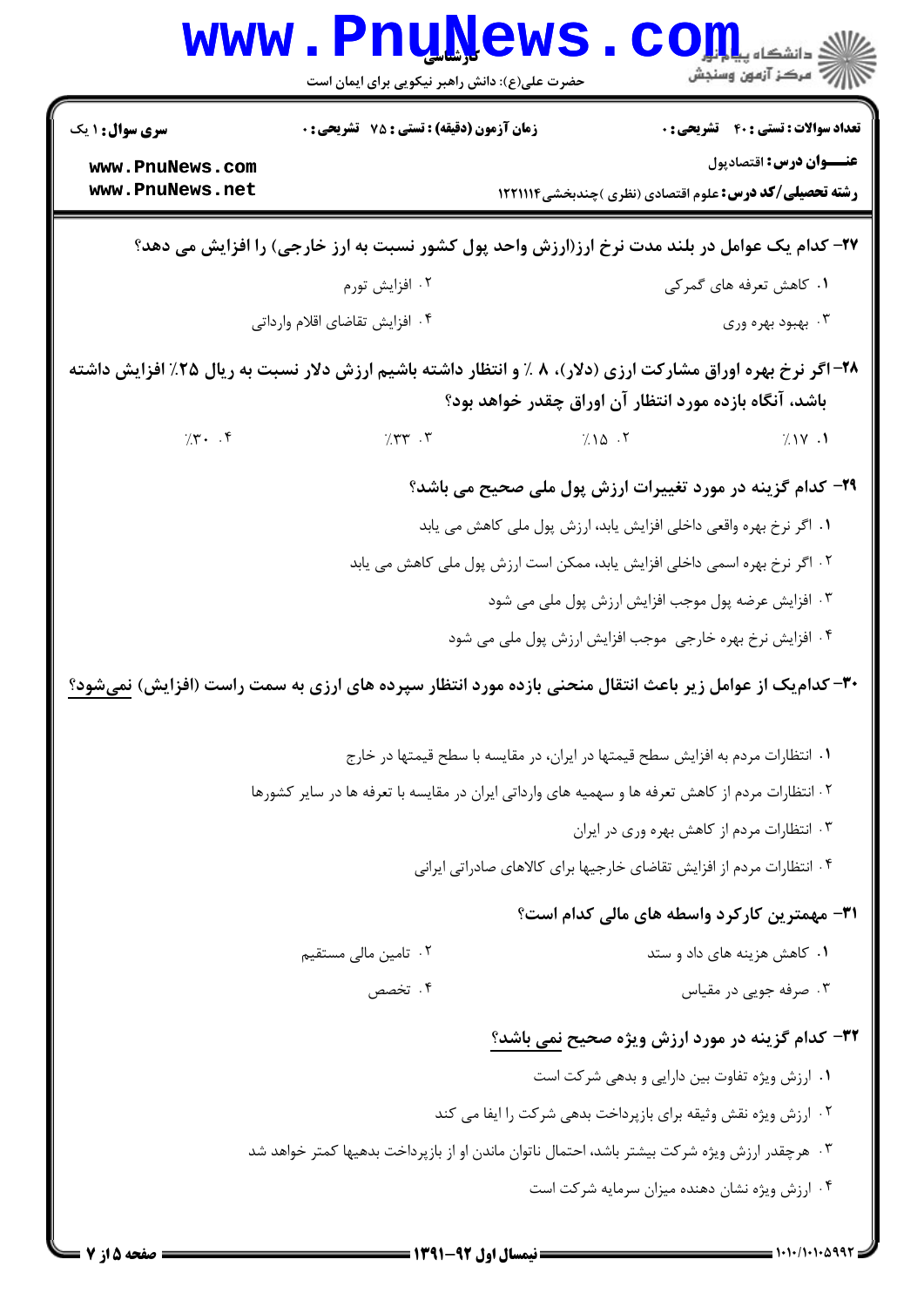|                                                                                                           | <b>www.PnuNews</b><br>حضرت علی(ع): دانش راهبر نیکویی برای ایمان است |                                                                                                                                                                       | $\text{C}$ Ojn, elistris<br>رآب مرڪز آزمون وسنڊش                                         |
|-----------------------------------------------------------------------------------------------------------|---------------------------------------------------------------------|-----------------------------------------------------------------------------------------------------------------------------------------------------------------------|------------------------------------------------------------------------------------------|
| <b>سری سوال : ۱ یک</b>                                                                                    | زمان آزمون (دقیقه) : تستی : 75 ٪ تشریحی : 0                         |                                                                                                                                                                       | <b>تعداد سوالات : تستی : 40 قشریحی : 0</b>                                               |
| www.PnuNews.com<br>www.PnuNews.net                                                                        |                                                                     |                                                                                                                                                                       | عنـــوان درس: اقتصادپول<br><b>رشته تحصیلی/کد درس:</b> علوم اقتصادی (نظری )چندبخشی1۲۲۱۱۱۴ |
|                                                                                                           |                                                                     | ۳۳–اینکه بانکها با دادن وامهای خصوصی و غیر قابل خرید و فروش در جهت کاهش اطلاعات نامتقارن حرکت می<br>کنند، باصطلاح مانع از بروز چه پدیده ای در بازارهای مالی می گردند؟ |                                                                                          |
| ۰۴ سوخت شدن وامها                                                                                         | ۰۳ سواری مجانی                                                      | ۰۲ انتخاب نامناسب                                                                                                                                                     | ۰۱ خطر اخلاقی                                                                            |
|                                                                                                           |                                                                     |                                                                                                                                                                       | ۳۴– کدام یک از عوامل زیر از مهمترین علتهای ایجاد بحرانهای مالی در اقتصاد هستند؟          |
| ۰۴ تورم                                                                                                   | ۰۳ ورشکستگی بانکها                                                  | ۰۲ کاهش ارزش سهام                                                                                                                                                     | ۰۱ افزایش نرخ بهره                                                                       |
|                                                                                                           |                                                                     | ۳۵- کدام گزینه در مورد ترازنامه یک بانک صحیح می باشد؟                                                                                                                 |                                                                                          |
|                                                                                                           |                                                                     |                                                                                                                                                                       | ۰۱ دارایی ها همان منابع بانک هستند                                                       |
|                                                                                                           |                                                                     |                                                                                                                                                                       | ۰۲ بدهیها همان مصارف بانک هستند                                                          |
|                                                                                                           |                                                                     | ۰۳ سرمایه بانک، مجموع دارایی ها و بدهی های بانک هستند                                                                                                                 |                                                                                          |
|                                                                                                           |                                                                     | ۰۴ سپرده های دیداری و جاری در بانک، جزء بدهیهای بانک محسوب می شوند                                                                                                    |                                                                                          |
|                                                                                                           |                                                                     |                                                                                                                                                                       | ۳۶- کدام گزینه جزء سپرده های غیر دیداری نمی باشد؟                                        |
|                                                                                                           | ۰۲ سپرده های مدت دار                                                |                                                                                                                                                                       | ۰۱ سپرده های پس انداز                                                                    |
|                                                                                                           | ۰۴ سپرده هایی که نمی توان از محل آن چک کشید                         |                                                                                                                                                                       | ۰۳ سپرده های جاری                                                                        |
|                                                                                                           |                                                                     | ٣٧- بانکها بيشترين سود خود را از کدام حل بدست مي آورند؟                                                                                                               |                                                                                          |
|                                                                                                           | ۰۲ اوراق بهادار                                                     |                                                                                                                                                                       | ۰۱ سرمایه گذاری در پروژه های تولیدی                                                      |
|                                                                                                           | ۰۴ سپرده در سایر بانکها                                             |                                                                                                                                                                       | ۰۳ وام اعطایی                                                                            |
| ۳۸- اگر شما مبلغ ده میلیون تومان در بانک سپرده گذاری نمائید و در صورت اینکه نرخ ذخیره قانونی ۵ درصد و نرخ |                                                                     | بهره ۲۰ درصد باشد، بانک چه میزان از سپرده شما را می توان بصورت وام و تسهیلات در اختیار وام گیرندگان                                                                   | بگذارد؟                                                                                  |
| ۰۴ میلیون تومان                                                                                           | ٠٣ ٨/٨ ميليون تومان                                                 | ٠٢ ٨ ميليون تومان                                                                                                                                                     | ٠١ ٩/٥ ميليون تومان                                                                      |
|                                                                                                           |                                                                     | ۳۹– کدام گزینه نشان دهنده بازده حقوق صاحبان سهام می باشد؟                                                                                                             |                                                                                          |
|                                                                                                           | ۰۲ سود خالص پس از کسر مالیات تقسیم بر دارایی                        |                                                                                                                                                                       | ٠١ سود خالص پس از كسر ماليات تقسيم بر سرمايه                                             |
|                                                                                                           | ۰۴ دارایی ها تقسیم بر سرمایه                                        |                                                                                                                                                                       | ۰۳ سود خالص پس از کسر مالیات تقسیم بر بدهی                                               |
|                                                                                                           |                                                                     |                                                                                                                                                                       |                                                                                          |